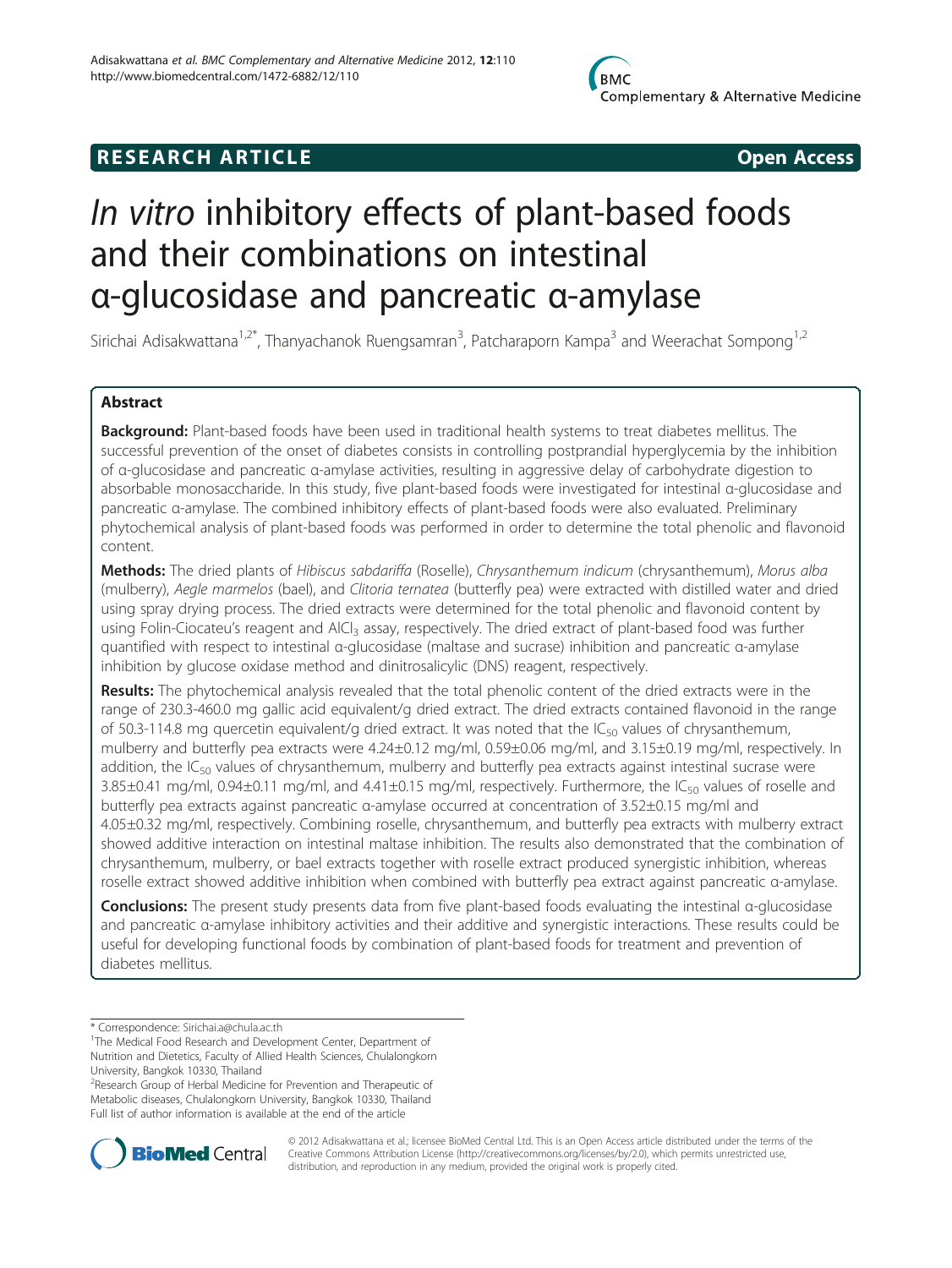#### <span id="page-1-0"></span>Background

Diabetes mellitus is an endocrine and metabolic disorder characterized by chronic hyperglycemia, dyslipidemia, and protein metabolism that result from defects in both regulations of insulin secretion and/or insulin action. There has been a dramatic increase in the number of diabetic patients worldwide because of changes in lifestyle and diet. Consumption of high-carbohydrate diets causes elevated postprandial hyperglycemia that can progress to full symptomatic type 2 diabetes [\[1](#page-7-0)]. Current therapeutic strategy for the control of postprandial hyperglycemia is the inhibition of α-glucosidase and αamylase, resulting in aggressive delay of carbohydrate digestion to absorbable monosaccharide [\[2](#page-7-0)]. α-Glucosidase inhibitor has been recognized as a therapeutic approach for modulation of postprandial hyperglycemia, which is the earliest metabolic defect to occur in type 2 diabetes. Current evidence supports the claim that the known  $\alpha$ glucosidase inhibitors such as acarbose and voglibose potentially reduce the progression of diabetes as well as micro- and macrovascular complications including diabetic retinopathy, nephropathy, and neuropathy [\[3](#page-7-0)]. However, it has been reported that α-glucosidase and pancreatic α-amylase inhibitors are associated with gastrointestinal side effects such as abdominal pain, flatulence, meteorism, and diarrhea in the diabetic patients [[4\]](#page-7-0). Thus, efforts have been directed at investigating intestinal α-glucosidase and pancreatic α-amylase inhibitors from plant-based foods that are largely free of major undesirable side effects.

Many plant-based foods are good sources of unique phytochemical compounds such as polyphenols and flavonoids. Recent studies have shown that plant-based foods containing high total polyphenolic compounds and flavonoids yield can be linked to intestinal αglucosidase and pancreatic α-amylase inhibitory activities in vitro [\[5](#page-7-0)-[8\]](#page-7-0). However, the therapeutic approaches from administration of single plant-based food may be not adequate to assess the delay of carbohydrate digestion. Many scientists have investigated the combination of different plant-based foods containing various phytochemicals that exhibit additive and synergistic interaction in antidiabetic and antioxidant properties that exert positive health-promoting effects, leading to the development of functional foods [\[9,10](#page-7-0)]. Hence, we are particularly interested in investigating the inhibitory effect of these plant-based foods and their interactions on the intestinal α-glucosidase and pancreatic α-amylase. For this purpose, a total of 5 plant-based foods were selected, including butterfly pea, mulberry, roselle, bael, and chrysanthemum, which are consumed daily as part of a main meal and beverages in Southeast Asia. Actually, these edible plants are commonly consumed in the form of water extract. Moreover, it is clear that soluble phenolic and flavonoid compounds can be extracted using water. Therefore, total phenolic and flavonoid content in all plant-based foods were also evaluated.

# Methods

## Chemical

Folin-Ciocateu's reagent, quercetin, gallic acid, rat intestinal acetone powder, porcine pancreatic α-amylase, glucose oxidase kits and 3,5-dinitrosalicylic acid were purchased from Sigma-Aldrich Co. (St. Louis, MO, USA). All other chemical reagents used in this study were of analytical grade.

#### Collection and extraction

The plants materials were collected from the local market in Bangkok, Thailand (Table 1) The extraction of the plants was performed according to a previous method [[11\]](#page-7-0). The dried plant materials were subjected to size reduction to a coarse powder by using a dry grinder. The dried plants (200 g) were extracted with distilled water (1,000 ml) at 90°C for 2 h. The samples were filtered through Whatman 70 mm filter paper. The solution was then centrifuged at 8,000 rpm for 10 min. The aqueous solution was dried using a spray dryer SD-100 (Eyela world, Tokyo Rikakikai Co., LTD, Japan). The spray drying conditions used in the study were inlet temperature (164–168°C), outlet temperature (71–78°C), blower  $(0.70 - 0.79 \text{ m}^3/\text{min})$  and atomizing  $(80 - 90 \text{ kPa})$ .

#### Determination of total phenolic content

Total phenolic content of extracts was performed according to a previous method [\[11](#page-7-0)]. The dried extract (0.5 mg) was dissolved in distilled w (1 ml). The sample solution (50 μl) was mixed with 50 μl of Folin-Ciocateu's reagent followed by 50 μl of  $\text{Na}_2\text{CO}_3$  (10% w/v). After incubation at 30°C for 60 min, the absorbance was then measured at 760 nm using a microplate reader (BioTek Instruments, Inc., USA). Total phenolic content was calculated from a calibration curve using gallic acid as a standard. The results were expressed as milligram gallic acid equivalent/gram dry weight of extract.

#### Table 1 The list of plant-based foods was used of this study

| <b>Plant samples</b> |                       |             |           |  |  |
|----------------------|-----------------------|-------------|-----------|--|--|
| Common name          | Scientific name       | Family      | Used part |  |  |
| Roselle              | Hibiscus sabdariffa   | Malvaceae   | Flower    |  |  |
| Chrysanthemum        | Chrysanthemum indicum | Compositae  | Flower    |  |  |
| Mulberry             | Morus alba            | Moraceae    | l eaves   |  |  |
| Bael                 | Aegle marmelos        | Rutaceae    | Fruit     |  |  |
| Butterfly pea        | Clitoria ternatea     | Leguminosae | Flower    |  |  |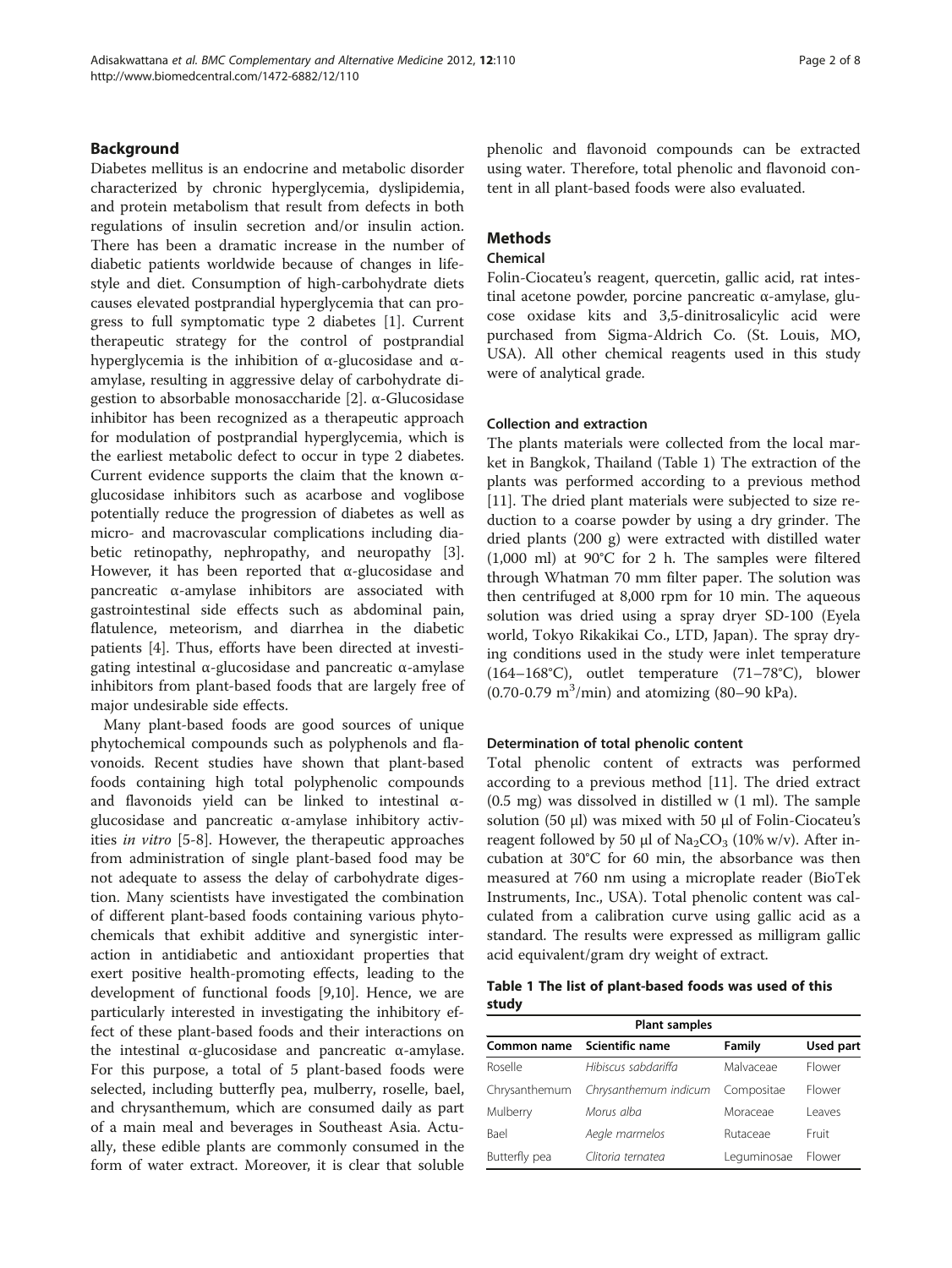# Determination of flavonoid content

Estimation of flavonoid content in the dried extracts was done according to a previous method [[11](#page-7-0)]. The dried extract (0.5 mg) was dissolved in 80% ethanol (1 ml). The sample solution (50 μl) was added to 10 μl of AlCl<sub>3</sub> solution  $(10\% w/v)$  and 10 µl of 1 M sodium acetate in absolute ethanol (150 μl). After incubation at 30°C for 30 min, the absorbance was measured immediately at 430 nm. The estimation of flavonoid content was calculated from a calibration curve using quercetin as a standard. The results were expressed as milligram quercetin equivalent/gram dry weight of extract.

#### Intestinal α-glucosidase inhibitory activity

The assessment of intestinal α-glucosidase inhibitory activity was based on the modified method previously described [[12\]](#page-7-0). Briefly, 100 mg of rat intestinal acetone powder was homogenized in 3 ml of 0.9% NaCl solution. The solution was centrifuged at  $12,000 g$  for 30 min and then subjected to assay. The crude enzyme solution (as maltase assay, 10 μl; as sucrase assay, 30 μl) was incubated with 30 μl maltose (86 mM) or 40 μl sucrose (400 mM), 10 μl of the extract at various concentrations, followed by the addition of 0.1 M phosphate buffer, pH 6.9 to give a final volume of 100 μl. The reaction was incubated at 37°C for 30 min (maltase assay) or 60 min (sucrase assay). Thereafter, the mixtures were suspended in boiling water for 10 min to stop the reaction. The concentrations of glucose released from the reaction mixtures were determined by glucose oxidase method with absorbance at a wavelength of 450 nm. Intestinal αglucosidase inhibitory activity was expressed as percentage inhibition using the following formula.

% Inhibition  
= 
$$
\frac{Abs_{Control} - Abs_{Sample}}{Abs_{Control}}
$$
  
×100

Where  $Abs_{Control}$  was the absorbance without sample, Abssamples was the absorbance of sample extract.

#### Pancreatic α-amylase inhibitory activity

The pancreatic α-amylase inhibition assay was performed according to a previous report [[12\]](#page-7-0). Porcine pancreatic α-amylase (3 units/ml) was dissolved in 0.1 M phosphate buffer saline, pH 6.9. The various concentrations of the extract (10 μl) were added to a solution containing starch  $(1 \text{ g/l})$  and phosphate buffer  $(165 \text{ \mu l})$ . The reaction was initiated by adding enzyme solution (75 μl) to the incubation medium. After 10 min incubation, the reaction was stopped by adding 250 ml dinitrosalicylic (DNS) reagent (1% 3,5-dinitrosalicylic acid, 0.2% phenol, 0.05%  $Na<sub>2</sub>SO<sub>3</sub>$  and 1% NaOH in aqueous solution) to the reaction mixture. The mixtures were heated at 100°C for 10 min in order to stop the reaction. Thereafter, 250 μl of 40% potassium sodium tartarate solution was added to the mixtures to stabilize the color. After cooling to room temperature in a cold water bath, the absorbance was recorded at 540 nm using a microplate reader.

% Inhibition  
\n
$$
= \frac{Abs_{Control} - Abs_{Sample}}{Abs_{Control}}
$$
\n
$$
\times 100
$$

Where  $\text{Abs}_{\text{Control}}$  was the absorbance without sample, Abssamples was the absorbance of sample extract.

# The intestinal α-glucosidase and pancreatic α-amylase inhibitory activities in plant-based food combinations

The combined effect of extract was determined by mixing in pairs at final concentration of 0.2 mg/ml for intestinal α-glucosidase inhibition and 2.0 mg/ml for pancreatic α-amylase inhibition. The reaction was performed according to the above assay. Results were expressed as the percentage inhibition of the corresponding control values.

#### Data analysis

The  $IC_{50}$  values were calculated from plots of log concentration of inhibitor concentration versus percentage inhibition curves. The data were expressed as mean ± standard error (SE) for  $n = 3$ . Statistical analysis was performed by Student's t-test.  $P < 0.001$  was considered to be statistically significant.

#### Results

#### Total phenolic and flavonoid content

The list of plant-based foods used in this study is presented in Table [1](#page-1-0). The results of total phenolic and flavonoid content of 5 plant-based foods are shown in Table 2. The total phenolic content of the extracts were in the range of 226.67-460.00 mg gallic acid equivalent/ g dried extract. Among the extracts, the highest and lowest content of total phonolic compound were

|                   |  | Table 2 Total phenolic compounds and flavonoids in |  |  |
|-------------------|--|----------------------------------------------------|--|--|
| plant-based foods |  |                                                    |  |  |

| Phytochemical analysis |                         |                          |  |  |
|------------------------|-------------------------|--------------------------|--|--|
| <b>Samples</b>         | <b>Phenolic content</b> | <b>Flavonoid content</b> |  |  |
|                        | (mg/g dried extract)    | (mg/g dried extract)     |  |  |
| Roselle                | $460.00 + 1.34$         | $50.29 + 2.38$           |  |  |
| Chrysanthemum          | $226.67 + 6.67$         | $114.77 + 1.10$          |  |  |
| Mulberry               | 260.00+20.00            | 58.09+2.32               |  |  |
| Bael                   | 433.33+17.64            | $44.57 + 2.65$           |  |  |
| Butterfly pea          | 233.33+17.64            | 78.28+1.47               |  |  |

Results are expressed as means  $\pm$  S.E.M., n = 3.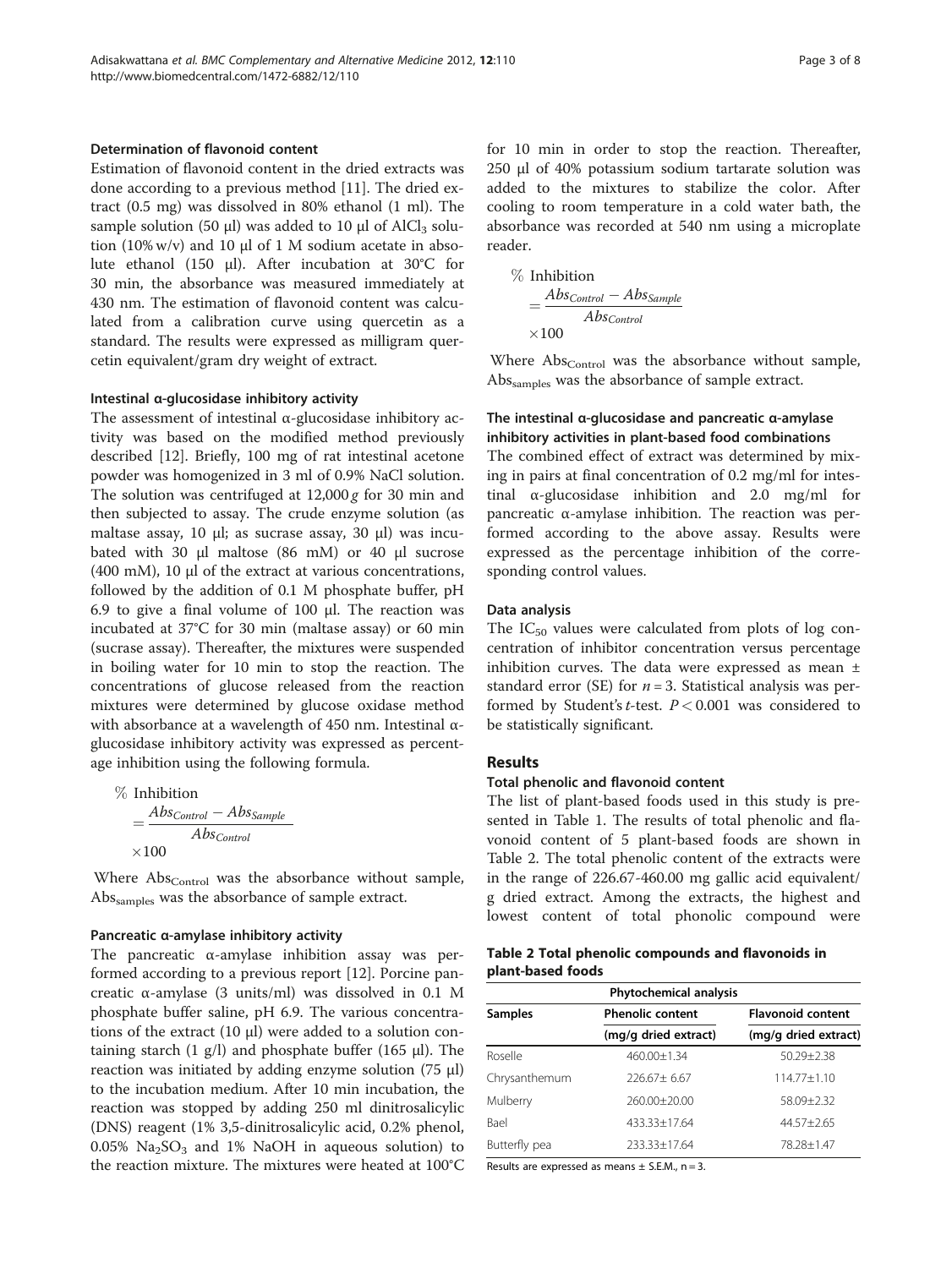# The inhibitory effect of extracts on α-glucosidase and α-amylase activities

The results in Figure 1 demonstrate the percentage inhibition of 5 plant-based foods against the intestinal αglucosidase (maltase and sucrase). At concentration of 1 mg/ml, five plant-based foods markedly inhibited intestinal maltase, ranging from 10.8-60.28%. The intestinal maltase inhibitory activity was in the following order, from highest to lowest: mulberry > butterfly pea > chrysanthemum  $>$  roselle  $\cong$  bael. After plotting of percent inhibition vs. log concentration of the extract, it was noted that the  $IC_{50}$  values of chrysanthemum, mulberry, and butterfly pea extracts were 4.24±0.12 mg/ml,  $0.59\pm0.06$  mg/ml, and  $3.15\pm0.19$  mg/ml, respectively (Table 3). In the meantime, 5 plant-based foods (1 mg/ ml) inhibited the intestinal sucrase, ranging from 26.8- 51.0%. It was found that the  $IC_{50}$  values of chrysanthemum, mulberry and butterfly pea extracts against intestinal sucrase were 3.85±0.41 mg/ml, 0.94±0.11 mg/ ml, and 4.41±0.15 mg/ml, respectively. We found that roselle and bael extracts showed low α-glucosidase inhibition (the  $IC_{50}$  values  $>$  5 mg/ml).

At the concentration of 2.5 mg/ml, the pancreatic  $\alpha$ amylase inhibitory activity was in the following order, from highest to lowest: roselle > butterfly pea > chrysanthemum > bael > mulberry. The  $IC_{50}$  values of roselle and butterfly pea extracts occurred at concentrations of 3.52±0.15 mg/ml, and 4.05±0.32 mg/ml, respectively. In

| Table 3 The $IC_{50}$ values of plant-based foods against |
|-----------------------------------------------------------|
| intestinal glucosidase (maltase and sucrase), and         |
| pancreatic α-amylase                                      |

| $IC_{50}$ values |                                  |                                  |                                    |  |
|------------------|----------------------------------|----------------------------------|------------------------------------|--|
| <b>Samples</b>   | Intestinal<br>maltase<br>(mg/ml) | Intestinal<br>sucrase<br>(mg/ml) | Pancreatic<br>a-amylase<br>(mq/ml) |  |
| Roselle          | >5                               | >5                               | $3.52 \pm 0.15$                    |  |
| Chrysanthemum    | $4.24 + 0.12$                    | $3.85 + 0.41$                    | >5                                 |  |
| Mulberry         | $0.59 + 0.06$                    | $0.94 + 0.11$                    | >5                                 |  |
| Bael             | >5                               | >5                               | >5                                 |  |
| Butterfly pea    | $3.15 \pm 0.19$                  | $4.41 \pm 0.15$                  | $4.05 \pm 0.32$                    |  |

Results are expressed as means  $\pm$  S.E.M., n = 3.

the meantime, chrysanthemum, mulberry and bael extracts showed low  $\alpha$ -glucosidase inhibition (the IC<sub>50</sub>) values  $>$  5 mg/ml).

# The combined inhibitory effect of extracts on α-glucosidase and α-amylase activities

To investigate specific combinations of plant-based foods that demonstrate synergistic or additive interactions, we selected mulberry, which showed the most potent intestinal maltase and sucrase inhibitory activities, to perform the assay as described earlier. The inhibitory effect of mulberry and its combination on intestinal maltase are shown in Figure [2.](#page-4-0) At the final concentration of 0.2 mg/ml, the percentage intestinal maltase inhibition of roselle, chrysanthemum, and butterfly pea extracts was  $9.23 \pm 1.73\%$ ,  $26.67 \pm 0.855\%$ , and  $24.52 \pm 0.55$ %, respectively. Upon addition of mulberry extract to the solution, the percentage intestinal maltase inhibition of the mixtures significantly increased to  $48.19 \pm 0.53\%$ ,  $61.08 \pm 1.73\%$  and  $50.55 \pm 2.83\%$ ,

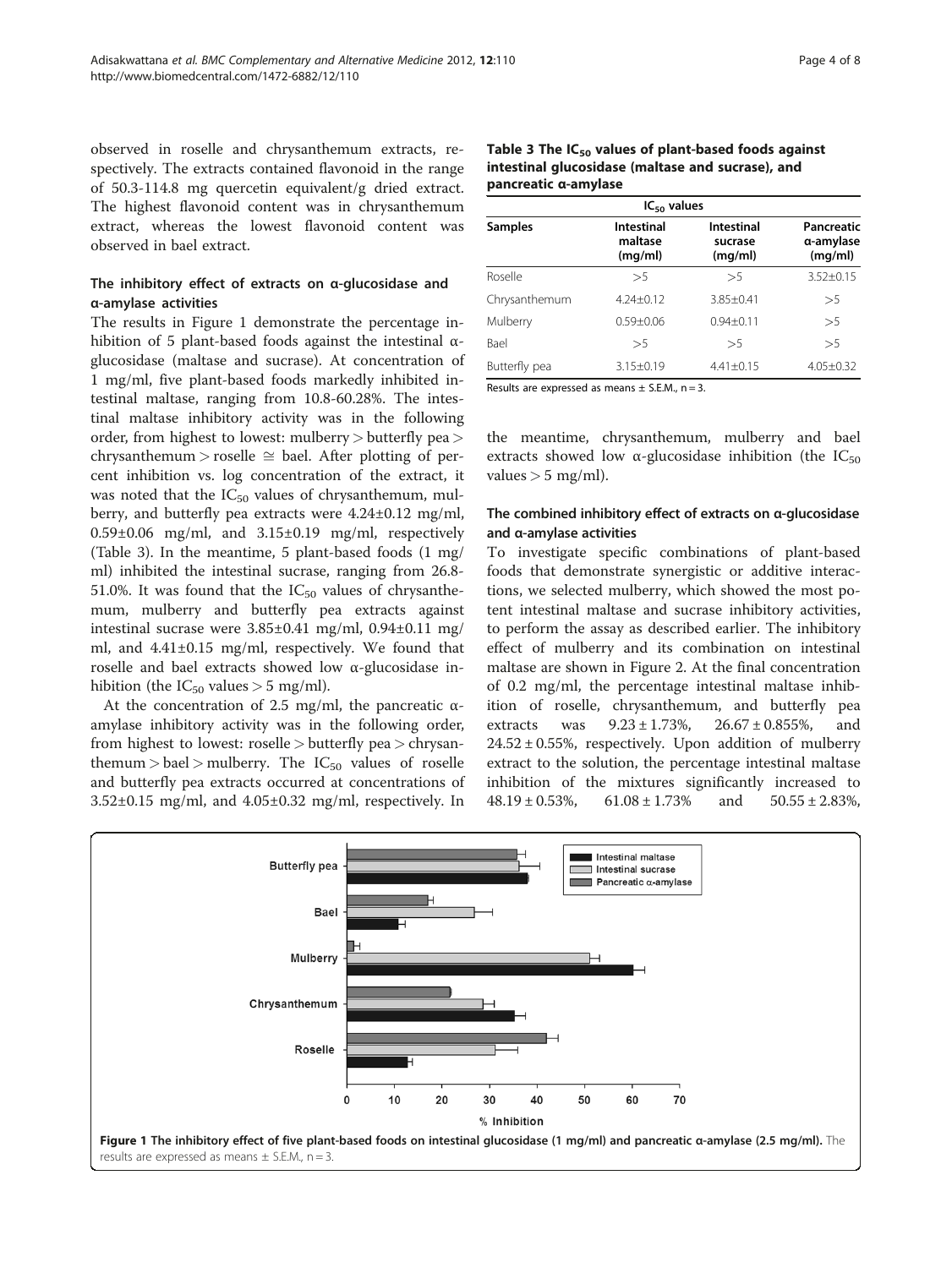<span id="page-4-0"></span>

respectively. When compared with mulberry extract alone  $(42.84 \pm 0.85\%)$ , the percentage inhibition of mixtures was nearly equal to the sum effect of mulberry and individual extract, which suggests that mulberry additively interacted with roselle, chrysanthemum, and butterfly pea on intestinal maltase inhibition. In the meanwhile, there was no increase in the percentage of intestinal maltase inhibition when bael extract was mixed with mulberry extract. The inhibitory effect of mulberry and its combination on intestinal sucrase are shown in Figure 3. When each extract (0.2 mg/ml) was added to mixture containing mulberry extract (0.2 mg/ ml), it was found that there were no significant differences in the percentage inhibition of the mixtures, as compared to mulberry alone.

To determine the combined effect of plant-based foods on the inhibition of pancreatic α-amylase, roselle was selected due to its demonstrating the highest inhibitory

activity. Figure [4](#page-5-0) depicts the inhibitory effect of roselle (2.0 mg/ml) and its combination with pancreatic  $\alpha$ amylase activity. In comparison, the individual pancreatic α-amylase activities of roselle, chrysanthemum, mulberry, bael, and butterfly pea extracts (2.0 mg/ml) were  $18.99 \pm 1.39\%$ ,  $20.01 \pm 0.86\%$ ,  $1.17 \pm 0.74\%$ ,  $15.26 \pm 2.06$ %, and  $29.88 \pm 1.34$ %, respectively. Significant increase in the percentage inhibition was observed when roselle extract was combined with chrysanthemum  $(72.60 \pm 0.89\%)$ , mulberry  $(65.75 \pm 0.60\%)$ , and bael extracts  $(44.40 \pm 1.11\%)$ . The results indicated that the percentage inhibition of the mixtures was greater than that sum effect of individual roselle and those extracts, indicating that combination of chrysanthemum, mulberry, or bael with roselle produced synergistic inhibition against pancreatic α-amylase. When roselle extract (18.99 ± 1.39%) was combined with butterfly pea extract  $(29.88 \pm 1.34\%)$ , the percentage inhibition  $(39.97 \pm 1.18%)$  was nearly equal to the

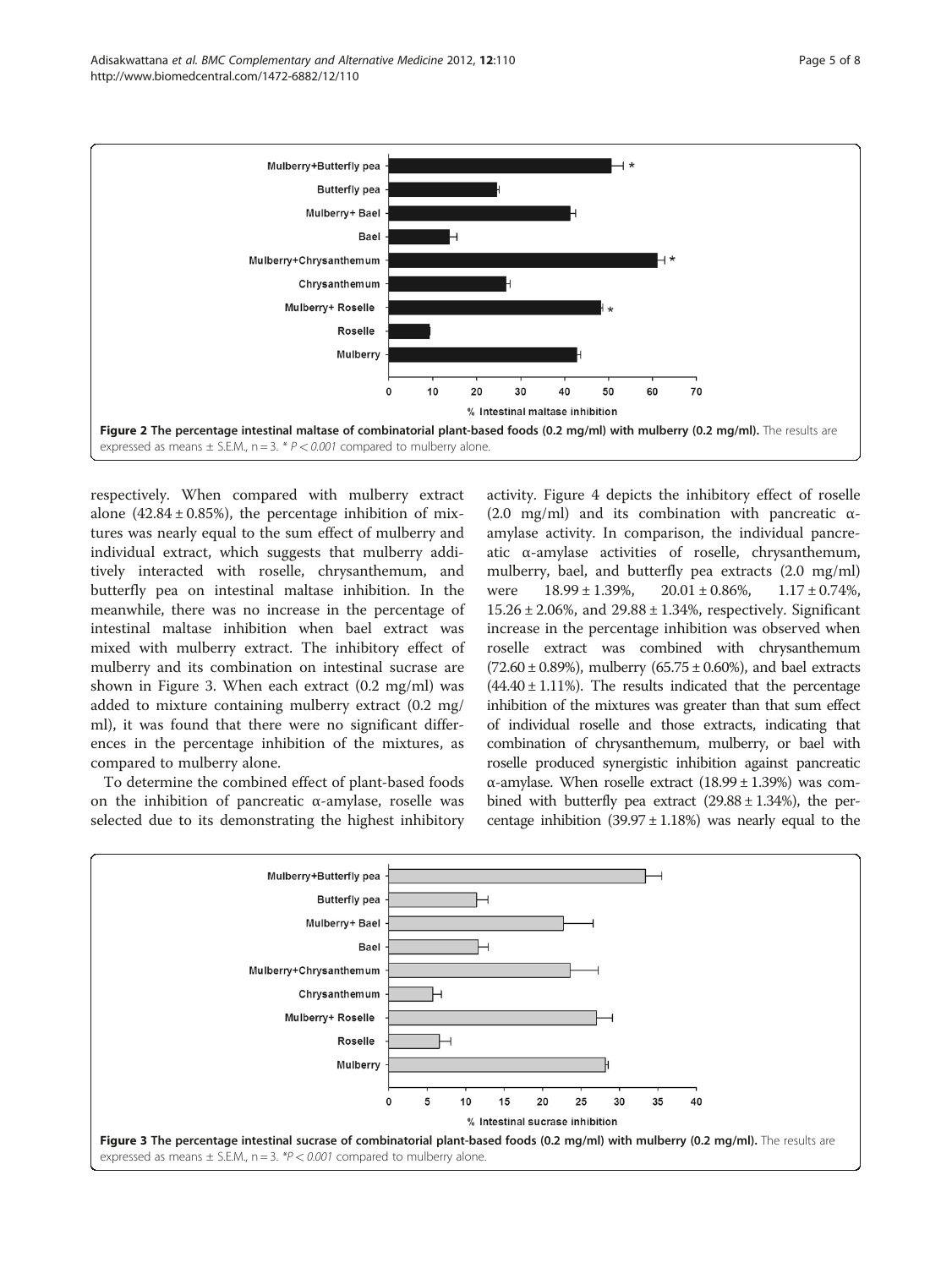<span id="page-5-0"></span>

sum effect of roselle and butterfly pea extract, indicating that the combination of roselle and butterfly pea exerted additive inhibition against pancreatic α-amylase.

#### **Discussion**

In the present study, we investigated five plant-based foods (H. sabdariffa (roselle); C. indicum (chrysanthemum); M. alba (mulberry); A. marmelos (bael); and C. ternatea (butterfly pea)) with anti-diabetic properties for intestinal α-glucosidase and pancreatic α-amylase inhibitory activities. The study also determined their combined inhibitory effects against intestinal α-glucosidase and pancreatic  $\alpha$ -amylase. H. sabdariffa is cultivated mainly for its flowers, which are used in food applications and/or traditional medicine [\[13\]](#page-7-0). Chemical constituents reported in roselle flowers are phenolic compounds (protocatechuic acid), anthocyanins (cyanidin-3-glucoside), and hibiscus acid [\[13\]](#page-7-0). Our investigation reported that roselle extract was a potent pancreatic α-amylase inhibitor. Earlier studies indicate that the 50% aqueous methanolic extract of roselle has high inhibitory activity against pancreatic α-amylase, which is consistent with the results obtained in the present study [\[14\]](#page-7-0). Furthermore, the previous studies indicate that hibiscus acid and cyanidin-3 glucoside from roselle are an active pancreatic α-amylase inhibitor [\[15,16](#page-7-0)]. Therefore, it can be assumed that the inhibitory effect of roselle on pancreatic  $\alpha$ -amylase may be related to these compounds.

The flower of *C. indicum* (chrysanthemum) is an herb widely used in traditional medicine in Southeast Asia for anti-inflammatory, analgesic, antipyretic purposes and the treatment of eye diseases [\[17](#page-7-0)]. The chemical content in C. indicum flower includes flavonoids, and flavonoid glycosides such as rutin, quercetin-3-glucoside, myricetin, quercitrin, and luteolin [[17\]](#page-7-0). In the present study, C. indicum extract showed negligible pancreatic  $α$ -amylase

inhibition, whereas it slightly inhibited intestinal maltase and sucrase activities.

The leaves of M. alba (mulberry) have been used in traditional medicine for treatment of diabetes mellitus. Recent documentation reveals that 1-deoxynojirimycin (DNJ) and its derivatives, the major component in mulberry leaves, inhibit intestinal α-glucosidases, resulting in delayed carbohydrate digestion [[18](#page-7-0)]. In addition, the previous findings support the contention that administration of mulberry leaf extract significantly reduces postprandial hyperglycemia in both non-obese diabetic and healthy animals [\[19\]](#page-7-0). Results in this study indicated that mulberry extract had the highest inhibitory activity against intestinal α-glucosidase, whereas it had no inhibitory activity on pancreatic α-amylase. With regard to the antidiabetic effect of acarbose, the use of this drug is reported to be associated with gastrointestinal side effects caused by the excessive inhibition of pancreatic α-amylase, resulting in the abnormal bacterial fermentation of undigested carbohydrates in the large intestine [\[20,21\]](#page-7-0). Kwon et al. suggested that plant-based foods have lower inhibitory effect against α-amylase activity and stronger inhibitory activity against α-glucosidase, indicating that they may be effective therapeutic agents for the control of postprandial hyperglycemia with fewer side effects than acarbose [\[22\]](#page-7-0).

A. marmelos (bael) is a tropical fruit native to Southeast Asian countries such as Sri Lanka, Pakistan, Bangladesh, Myanmar, and Thailand [\[23](#page-7-0)]. The fruits of bael are widely used in food beverage and/or traditional medicine. It has been reported that oral administration of bael fruit extract results in significant reduction in blood glucose, plasma thiobarbituric acid reactive substances, hydroperoxides, and ceruloplasmin in diabetic rats [\[24](#page-7-0)]. The bioactive compounds in bael fruit contain carotenoids, phenolics, alkaloids, coumarins, flavonoids, terpenoids, and other antioxidants [[25\]](#page-7-0).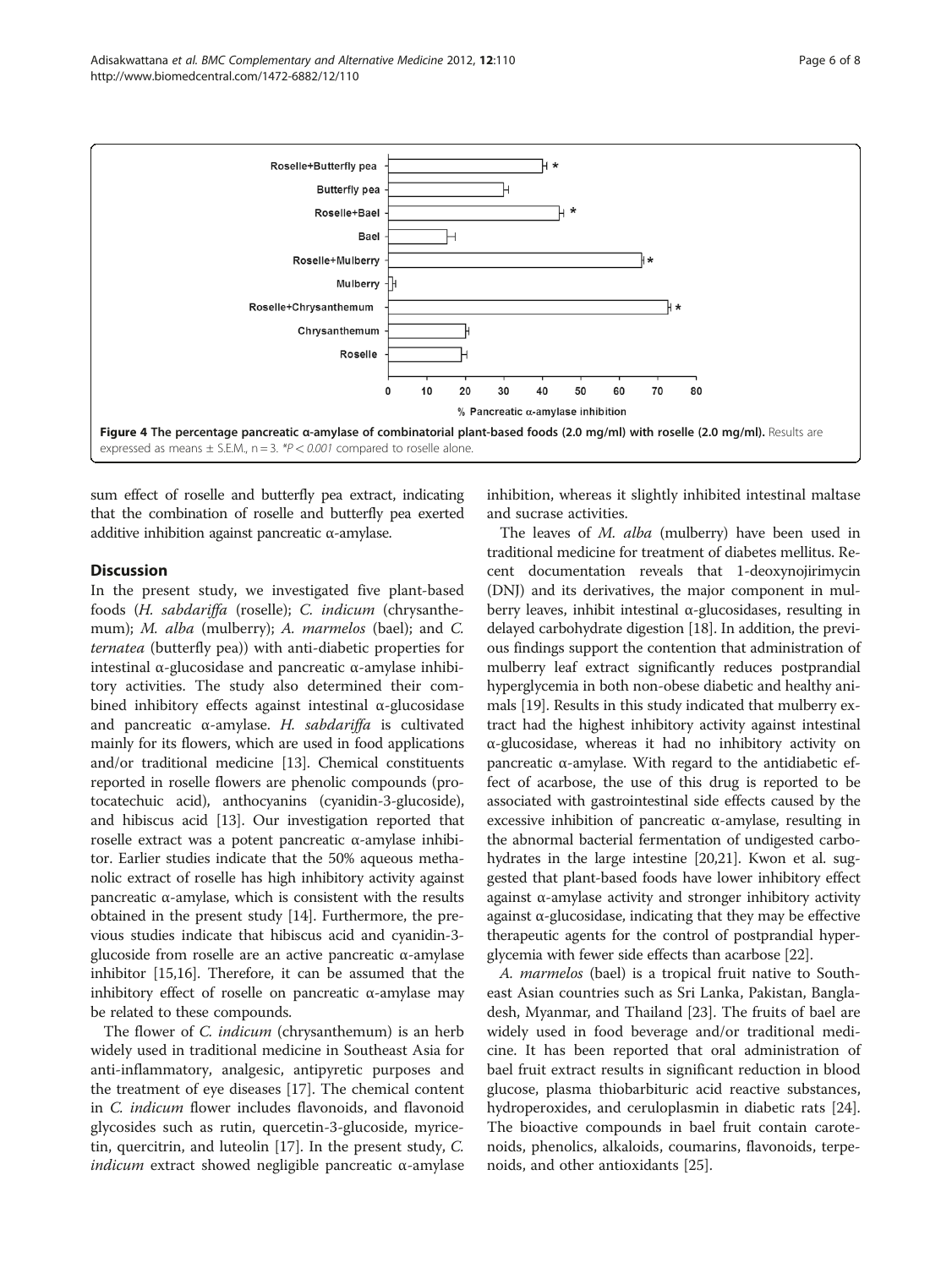The flower of *C. ternatea* (butterfly pea) have traditionally been used as a remedy for various diseases like urinogenital disorder, diuretic, anthelmintic, rheumatism, demulcent and anticancer [\[26](#page-7-0)]. Additionally, it has been scientifically studied for hypoglycemic property in alloxaninduced diabetic rats [\[27\]](#page-7-0). The phytochemical compounds in the flower contain delphinidin-3,5-diglucoside, delphinidin-3-glucoside, malvidin-3-glucoside, kaemferol and cyanidin [\[26\]](#page-7-0). In a present study, the extracts demonstrated the moderate intestinal α-glucosidase and pancreatic α-amylase inhibitory activities.

Inhibition of intestinal α-glucosidase and pancreatic α-amylase activities leads to retardation of starch hydrolysis, resulting in delayed rise in postprandial hyperglycemia [[2\]](#page-7-0). It is obvious that polyphenols and flavonoids have been shown to inhibit intestinal α-glucosidase and pancreatic α-amylase *in vitro* [[5-8\]](#page-7-0). Importantly, it has been reported that there is a positive relationship between the total polyphenol and flavonoid content and the ability to inhibit intestinal α-glucosidase and pancreatic α-amylase [[28](#page-7-0)-[30](#page-7-0)]. These correlations may explain why the inhibitory effects of plant-based food on pancreatic α-amylase and intestinal α-glucosidase may be mediated by the action of phenolic and flavonoids compounds.

To date, there have been no scientific studies on the effect of the combination of plant-based foods on inhibition of pancreatic α-amylase and intestinal α-glucosidase. We hypothesized that the efficacy of pancreatic  $\alpha$ -amylase and intestinal α-glucosidase inhibition can be increased by the combination of these extracts. Our findings indicate that mulberry showed additive inhibition on intestinal maltase when combined with roselle, chrysanthemum and butterfly pea. It is interesting to note that roselle produced synergistic inhibition on pancreatic α-amylase when combined with mulberry, chrysanthemum and bael, whereas it showed additive inhibition when combined with butterfly pea. The study revealed that the inhibition of enzyme directly leads to an increase of hydrophilic and decrease of hydrophobic properties, leading to a failure of the formation of the active center [\[31\]](#page-7-0). The molecular interaction of chemical compounds in these plants on the synergistic effect remains unclear. We hypothesized that hibiscus acid and cyanidin-3-glucoside in roselle contains hydroxyl groups in the chemical structure, which can form hydrogen bonds with the polar groups in the allosteric site, situated at the entrance to the catalytic site, where other chemical compounds found in mulberry, chrysanthemum and bael bind. The results of the interactions would change the enzyme's molecular configuration and hydrophilic and hydrophobic properties, resulting in a decrease in enzyme activities. Further study is needed to characterize the synergistic effect of chemical compounds in these extracts regarding hydrophilic and hydrophobic properties of pancreatic α-amylase.

As a consequence of the results, it is possible to increase the efficacy of intestinal maltase and pancreatic α-amylase inhibition by combination with these extracts. Based on the results, mulberry has  $α$ -glucosidase inhibitory activity, whereas roselle exhibits pancreatic αamylase activity, which can be combined with other plant-based foods and produce the additive and synergistic interactions. The additive and synergistic effects may have positive health implications for individuals attempting to increase the inhibitory intestinal maltase and pancreatic α-amylase activities by consuming food mixtures. Current evidence supports the contention that the longterm inhibitory action of α-glucosidase inhibitors contributes to decreasing the level of  $HbA_{1c}$  in diabetic patients, resulting in a significant reduction in the incidence of chronic vascular complication such as macroand micro-vascular diseases [\[32\]](#page-7-0). Consumption of combinations of plant-based food may modify via additive and synergistic interactions, which may help to improve postprandial hyperglycemia. This would offer a greater benefit for the treatment and prevention of diabetic and its complications. The amount of plant-based foods intake together is also required for further investigation in diabetic patients.

#### Conclusion

In conclusion, the current study presents data from 5 plant-based foods evaluating the pancreatic α-amylase and intestinal α-glucosidase inhibitory activities and their additive and synergistic interactions. These results could be useful for developing functional foods that enhance intestinal α-glucosidase and pancreatic α-amylase inhibitory activities. For these reasons, further studies should focus on the outcome of investigating effects in in vivo activities.

#### Competing interests

The authors declare that they have no competing interests.

#### Authors' contributions

SA was responsible for conception and design, drafted the manuscript and revised it critically for important intellectual content. TR, PK, WS conducted the experiments, and organized the data analysis, and interpretation of data. All authors read and approved the final manuscript.

#### Acknowledgements

The authors are grateful to the Medical Food Research and Development Center, the Faculty of Allied Health Sciences, Chulalongkorn University for generous providing the facilities. We wish to thank the research Group of Herbal Medicine for Prevention and Therapeutic of Metabolic diseases which have been financially and institutionally supported by Chulalongkorn University for financial support in this work.

#### Author details

<sup>1</sup>The Medical Food Research and Development Center, Department of Nutrition and Dietetics, Faculty of Allied Health Sciences, Chulalongkorn University, Bangkok 10330, Thailand. <sup>2</sup>Research Group of Herbal Medicine for Prevention and Therapeutic of Metabolic diseases, Chulalongkorn University, Bangkok 10330, Thailand. <sup>3</sup>Program in Nutrition and Dietetics, Department of